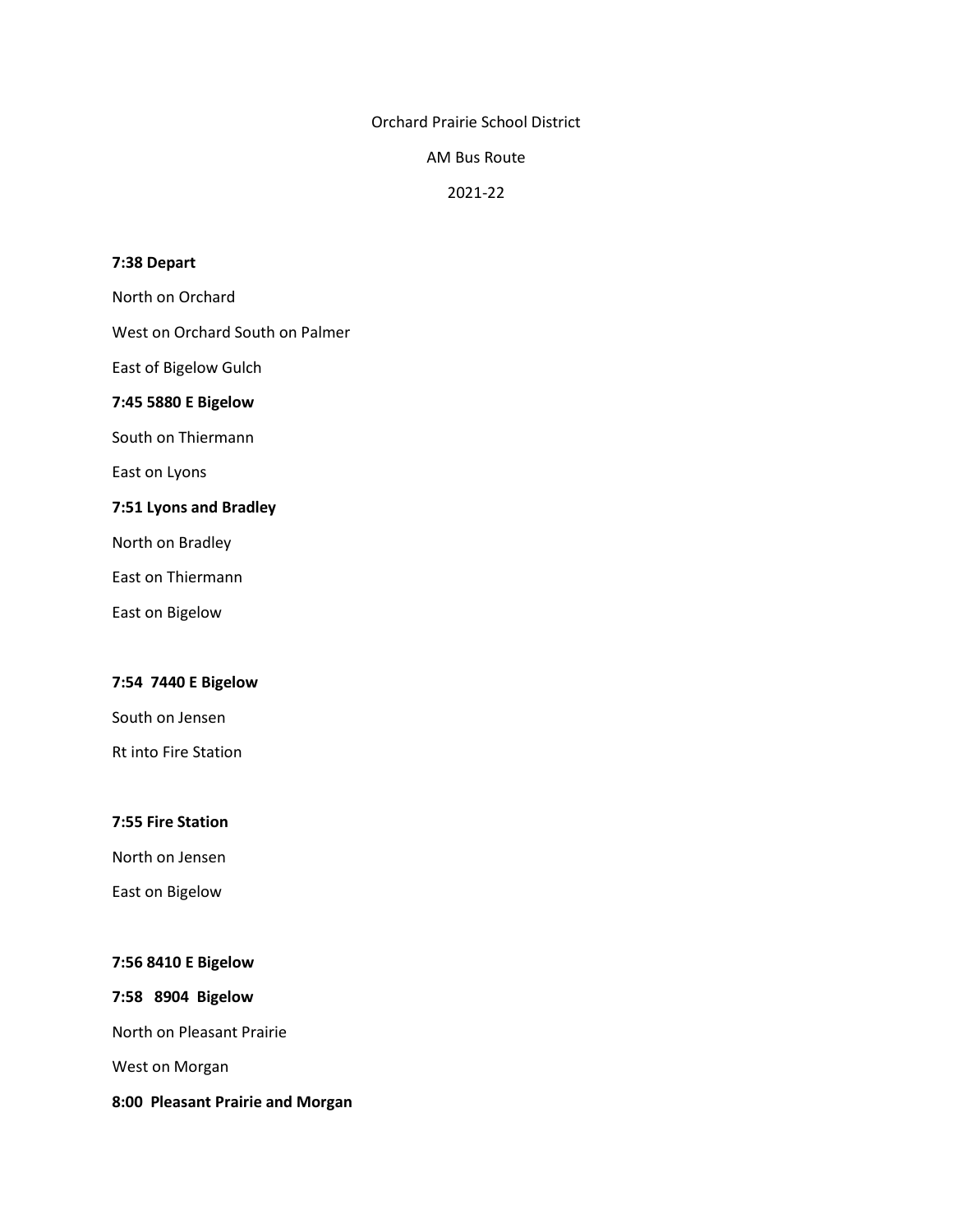### **8:03 9109 E Morgan**

North on Bruce

## **8:06 9018 N Bruce**

South on Argonne

West on Bigelow

# **8:10 Loving Hearts Daycare**

West on Bigelow

North on Palmer

## **8:16 Bigelow and Palmer**

East on Orchard

North Pleasant Hill Lane (turn around)

## **8:23 4620 N Orchard**

- **8:25 5320 N Orchard**
- **8:28 5907 E Orchard**
- **8:29 6322 E Orchard**

### South on Orchard Prairie

- **8:31 8611 N Orchard Prairie**
- **8:32 8101 N Orchard Prairie**
- 8:33 Arrive at School
- 8:35 Release Students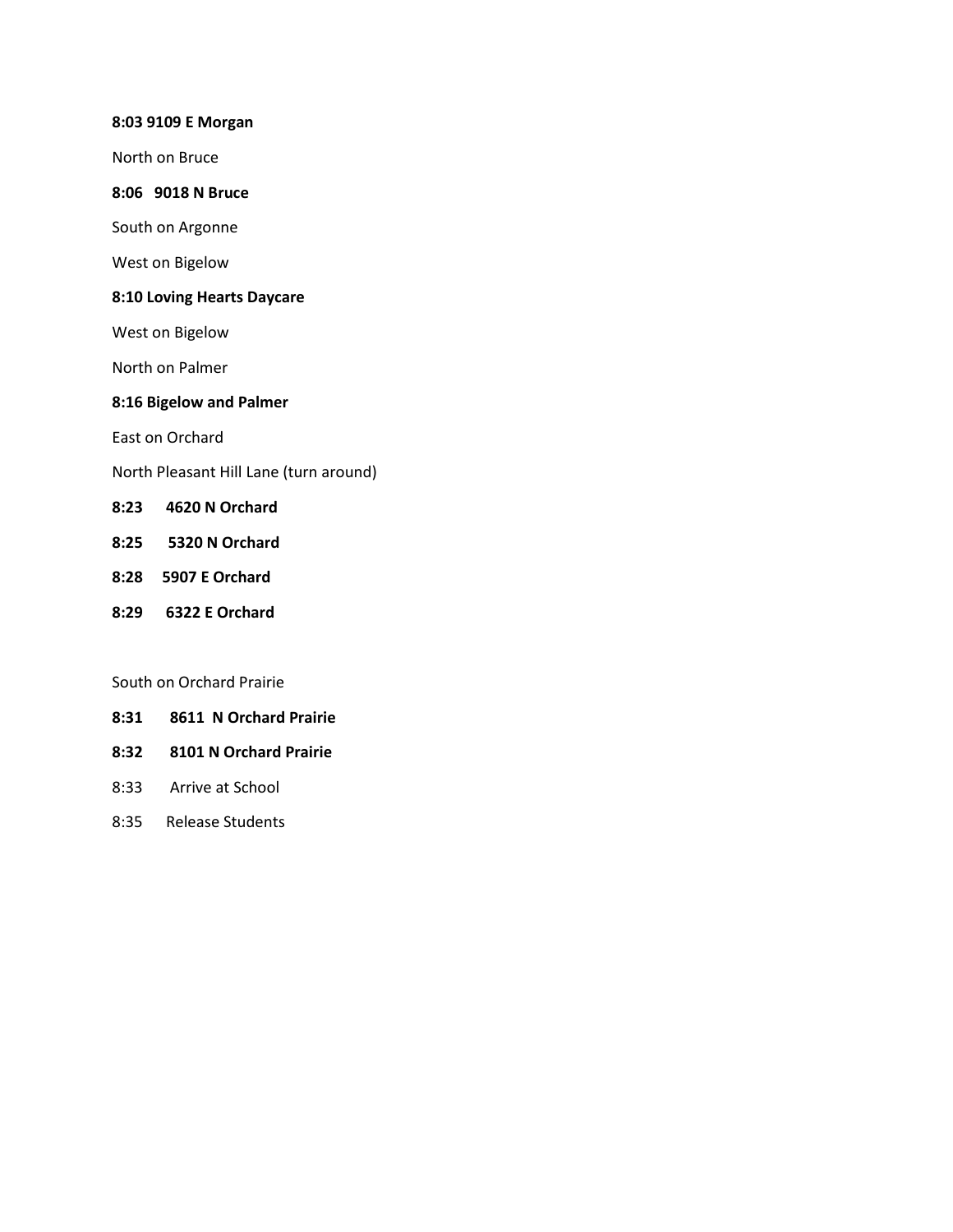prairie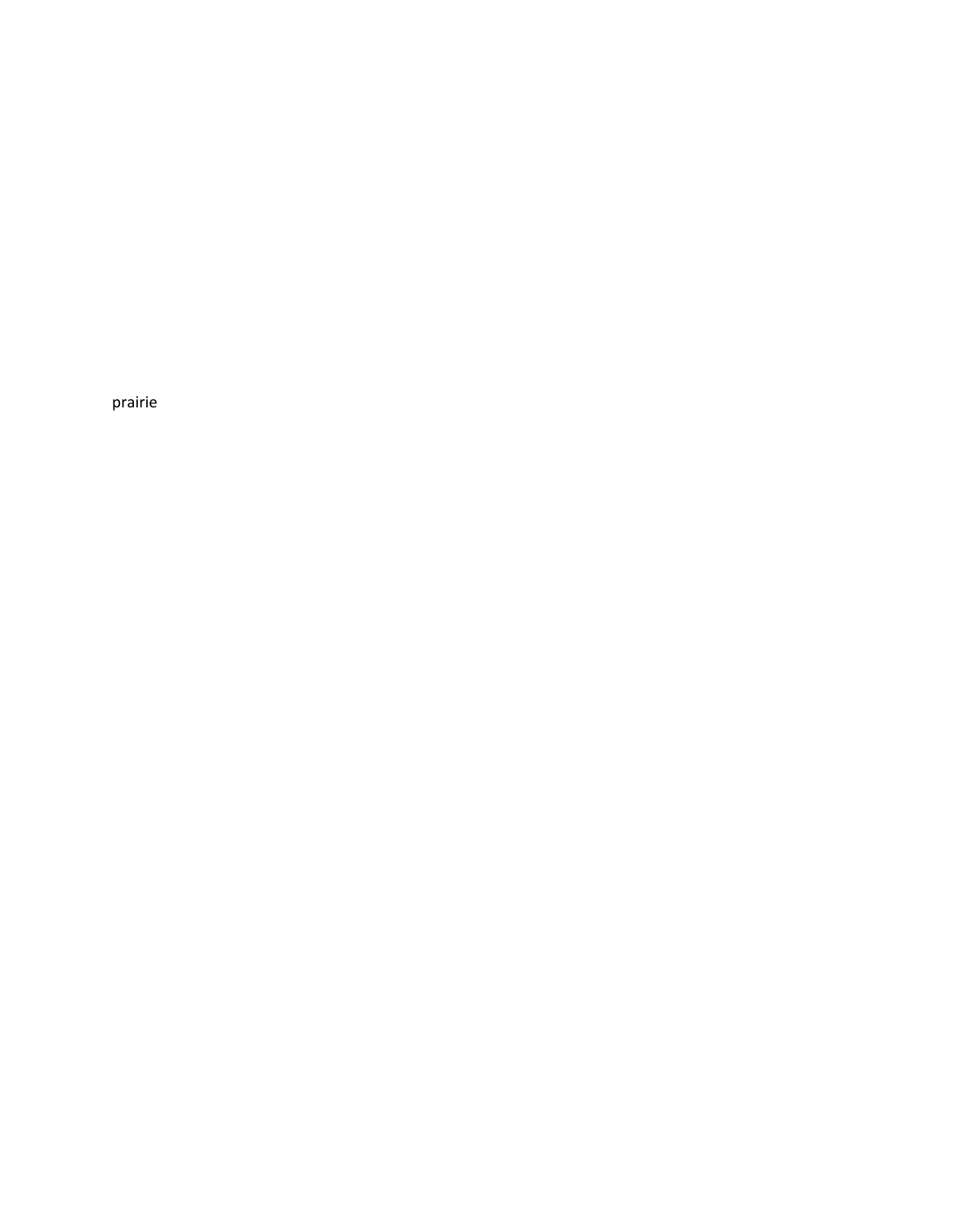Orchard Prairie School District

PM Bus Route

January 31, 2021

### **3:10 Depart**

North on Orchard Prairie

- **3:11 8101 N Orchard Prairie**
- **3:12 8611 N Orchard Prairie**

West on Orchard

**3:13 6322 E Orchard**

## **3:14 5908 E Orchard**

North Pleasant Hill Lane (turn around)

East in Orchard

## **3:18 4620 E Orchard**

South on Palmer

East on Bigelow

## **3:25 5880 E Bigelow Gulch**

South on Thiermann

## **3:30 Thiermann and Lyons**

East on Lyons

- **3:31 Bradley and Lyons**
- **3:33 7116 E. Bigelow** (Bigelow and Thiermann)

East on Bigelow

### **3:34 7440 E. Bigelow**

South on Jensen

Rt into Fire Station

## **3:35 Fire Station**

North on Jensen